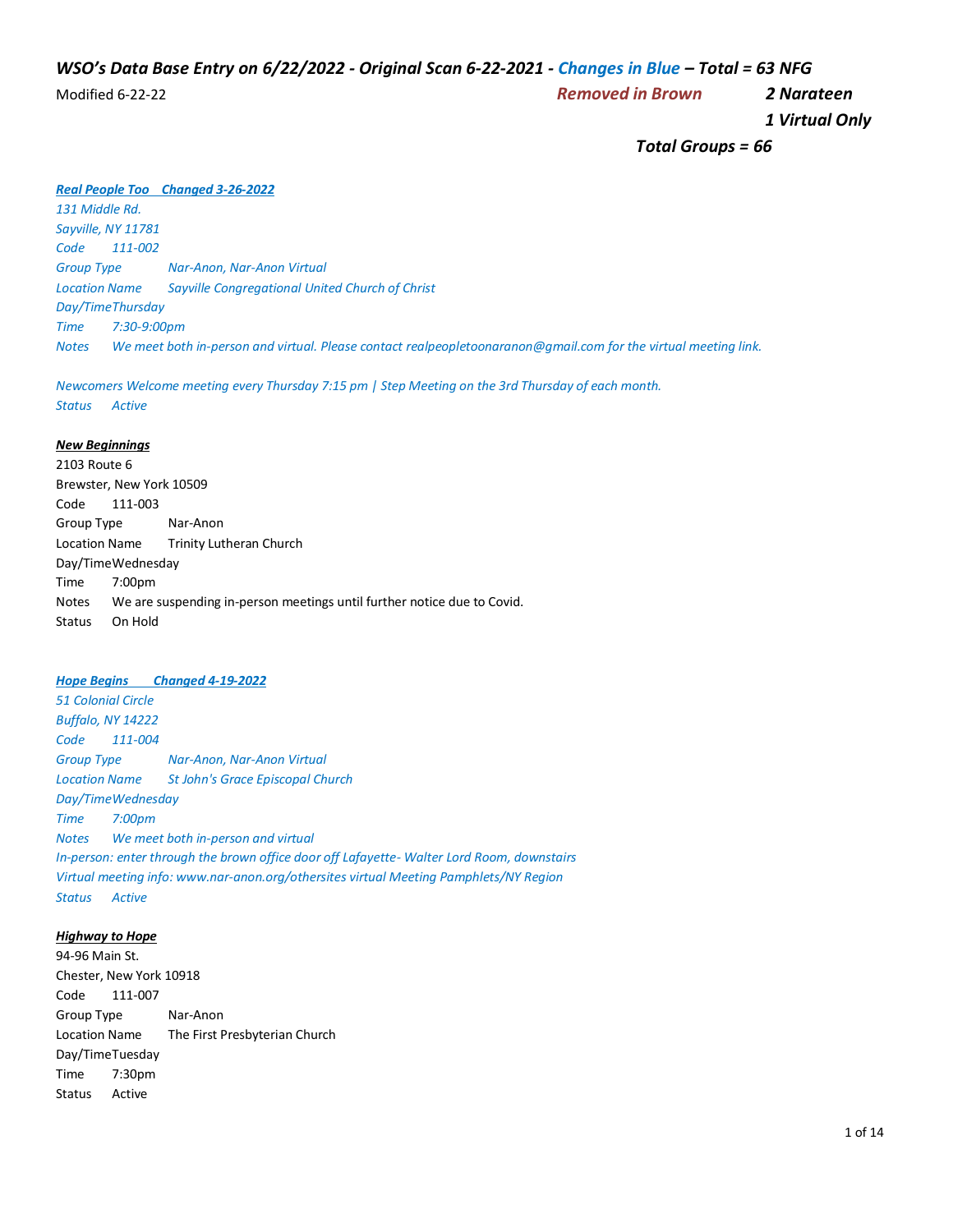#### *Never Alone*

31 Vly Road Colonie, New York 12205 Code 111-008 Group Type Nar-Anon Location Name Capital Church Day/TimeTuesday Time 7:00pm Notes - Status Active

# *Hope & Healing*

1843 Deer Park Avenue Deer Park, New York 11729 Code 111-009 Group Type Nar-Anon Location Name Community Presbyterian Church Day/TimeWednesday Time 7:30pm Notes 1st Wednesday of the month: Step | 2nd Wednesday of the month: Beginners + Topic | 3rd Wednesday of the month: Topic | 4th Wednesday of the month: Topic Status On Hold

#### *Peace of Mind Changed 5/3/2022*

*1025 Borden Road Depew, New York 14043 Code 111-011 Group Type Nar-Anon Location Name Lord of Life Lutheran Church Day/Time1st Monday of each month Time 6:30pm Notes We only meet 1st Monday of each month. Status Active*

#### *Clarity Way Changed 8/21/2021*

6919 Transit Road East Amherst, New York 14051 Code 111-012 Group Type Nar-Anon Location Name St. Mary's School Day/TimeMonday Time 6:30pm **Notes** Park behind the school and enter through the RED door. Go down the stairs and straight into our meeting room, classrooms 008/009. Status Active

#### *The Serenity Group Changed 1/9/2022*

295 Main Street East Rockaway, New York 11518 Code 111-014 Group Type Nar-Anon Location Name Hewlett-East Rockaway Jewish Center Day/TimeMonday Time 7:30pm Notes No facetoface meeting at this time due to the pandemic. Please check back periodically to find out when we will resume in-person meetings. Status On Hold 2 of 14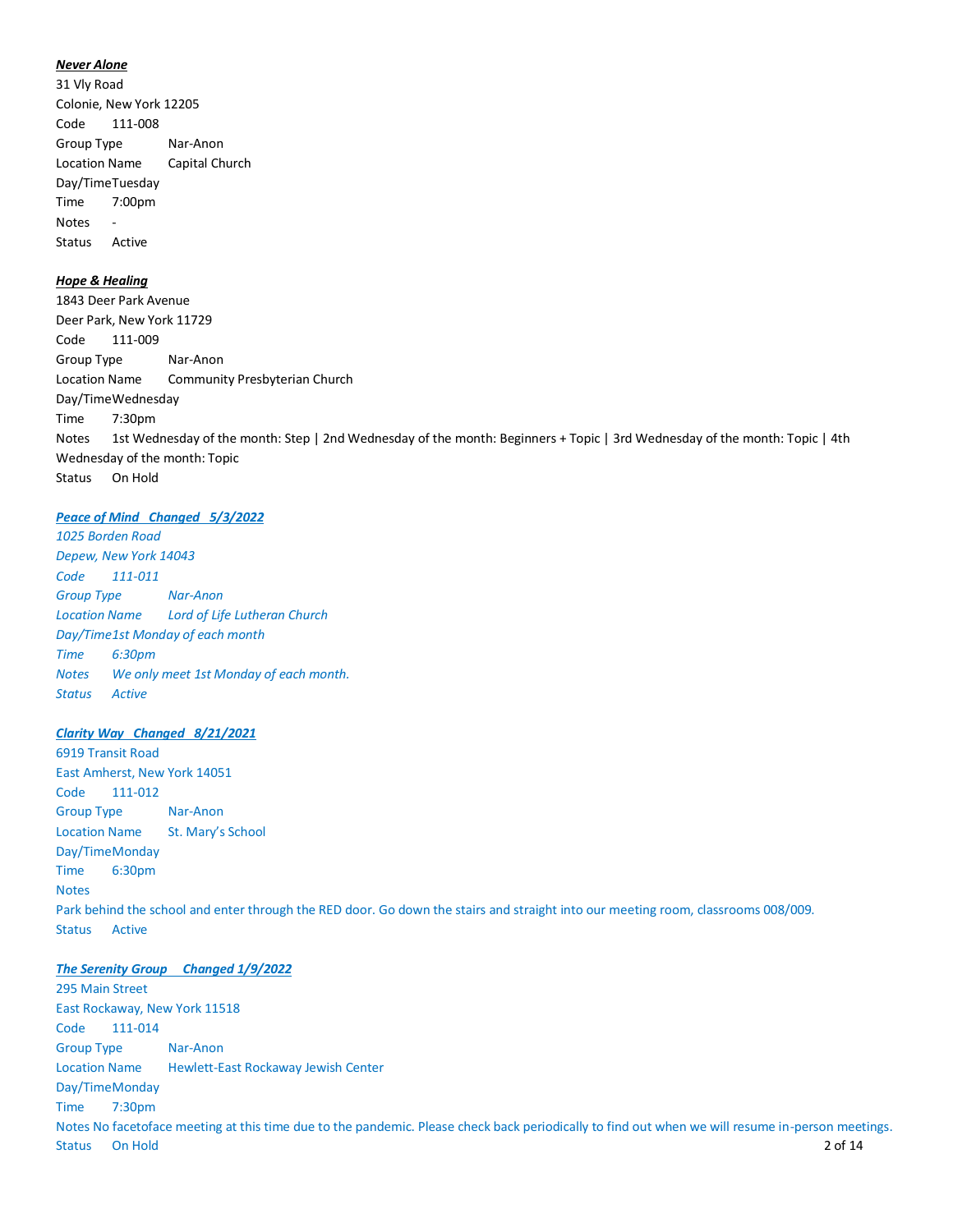#### *Forest Hills Freedom Group*

50 Ascan Avenue Forest Hills, New York 11375 Code 111-015 Group Type Nar-Anon, Nar-Anon Virtual Location Name Church in the Garden Day/TimeWednesday

Time 7:30pm

#### Notes Hybrid – In Person & Virtual "" (Reported by NY Region 10-8-21) (WSO's Database not changed 6-22-22)

No face-to-face meeting at this time due to the pandemic. Please contact Ashley at angeloa14@gmail.com for virtual meeting information. 1st Wednesday of the month - Steps+Traditions | 2nd, and 4th - Beginner | 3rd and 5th - Topic\*\*\*Due to COVID-19 - meetings will be on Zoom. Status Active

#### *New Hope*

497 Pulaski Road Greenlawn, New York 11740 Code 111-016 Group Type Nar-Anon Location Name First Presbyterian Church Day/TimeMonday Time 7:30pm Notes 1st and 3rd Monday - Beginners + Topic | 2nd Monday - Topic | 4th Monday Step Status Active

#### *Hampton Bays NFG*

320 W Montauk Hwy Hampton Bays, New York 11946 Code 111-018 Group Type Nar-Anon Location Name Long Island Center for Recovery Day/TimeTuesday Time 7:30pm **Notes** Status On Hold

#### *Hopeful in Hicksville*

95 Stewart Avenue Hicksville, New York 11801 Code 111-019 Group Type Nar-Anon Location Name Parkway Community Church Day/TimeThursday Time 8:00pm Notes Newcomer meeting at 7:30PM Status On Hold **– In Person** - **Reported by Suffolk/Nassau Area 6-17-22 "not changed on WSO 6-22-2022" – email received**

#### *Safe Harbor*

86-45 Edgerton Boulevard Jamaica Estates, New York 11432 Code 111-020 Group Type Nar-Anon Virtual Location Name Bishop Malloy Retreat House Day/TimeMonday Time 7:30pm Notes No face-to-face meeting at this time due to the pandemic. Please contact rdgellenbeck@gmail.com for virtual meeting info. Status **Active – Email Received 6-21-2022**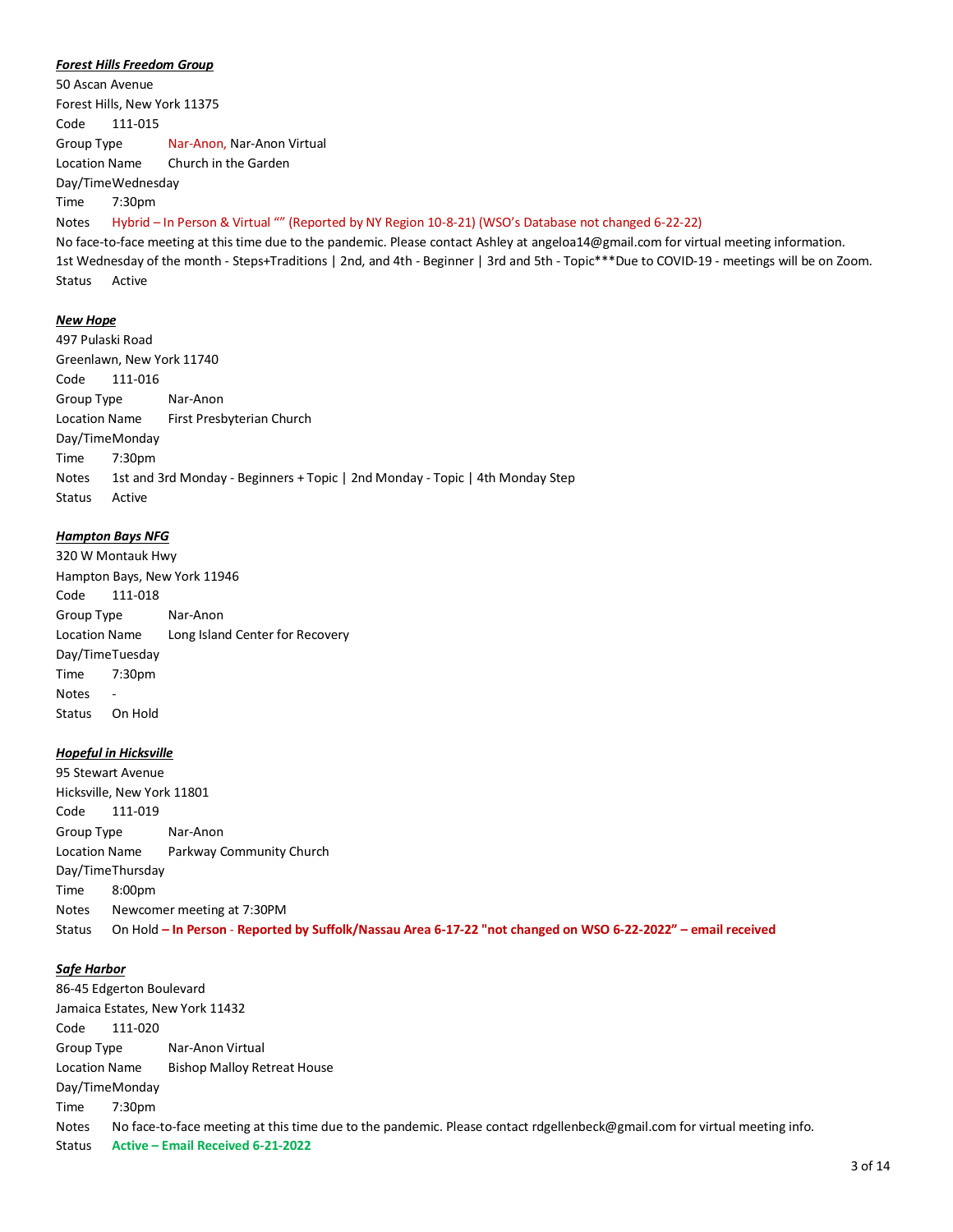# *Just For Today Removed 4/19/2022*

**1525 Sheridan Drive Kenmore / Tonawanda, New York 14217 Code 111-021 Group Type Nar-Anon Location Name St. Andrews Church Day/Time Monday Time 6:30pm Notes Meets in Loyola Room Status Active**

#### *Magic Chairs in Manhasset*

48 Shelter Rock Road Manhasset, New York 11030 Code 111-022 Group Type Nar-Anon Virtual Location Name Unitarian Universalist Church Day/TimeTuesday Time 7:30pm Notes No face-to-face meeting at this time due to the pandemic. We will be joining the South Oaks/Amityville Family Group every Tuesday at 7:30 please contact Mary at mjmruns@aol.com for virtual meeting info. Status Active

#### *Step Into Serenity Changed 6/22/22*

240 Haypath Road Old Bethpage, New York 11804 Code 111-027 Group Type Nar-Anon, Nar-Anon Virtual Location Name Haypath Road Community Center Day/TimeMonday Time 7:30pm Notes We meet both in person and also virtual. Please contact kmn556@gmail.com for the virtual meeting link. Steps & Traditions | All are welcome. Status **Active – Email Received 6-18-2022**

#### *New Beginnings*

55 Wilbur Blvd. Poughkeepsie, New York 12603 Code 111-028 Group Type Nar-Anon Location Name St. John's Evangelical Church Day/TimeMonday Time 7:15pm Notes Open Meeting | Room 209. Status Active

# *Poughkeepsie NFG*

55 Wilbur Blvd Poughkeepsie, NY 12603 Code 111-029 Group Type Nar-Anon Location Name St. John's Episcopal Church Day/TimeThursday Time 7:15pm Notes Status Active 4 of 14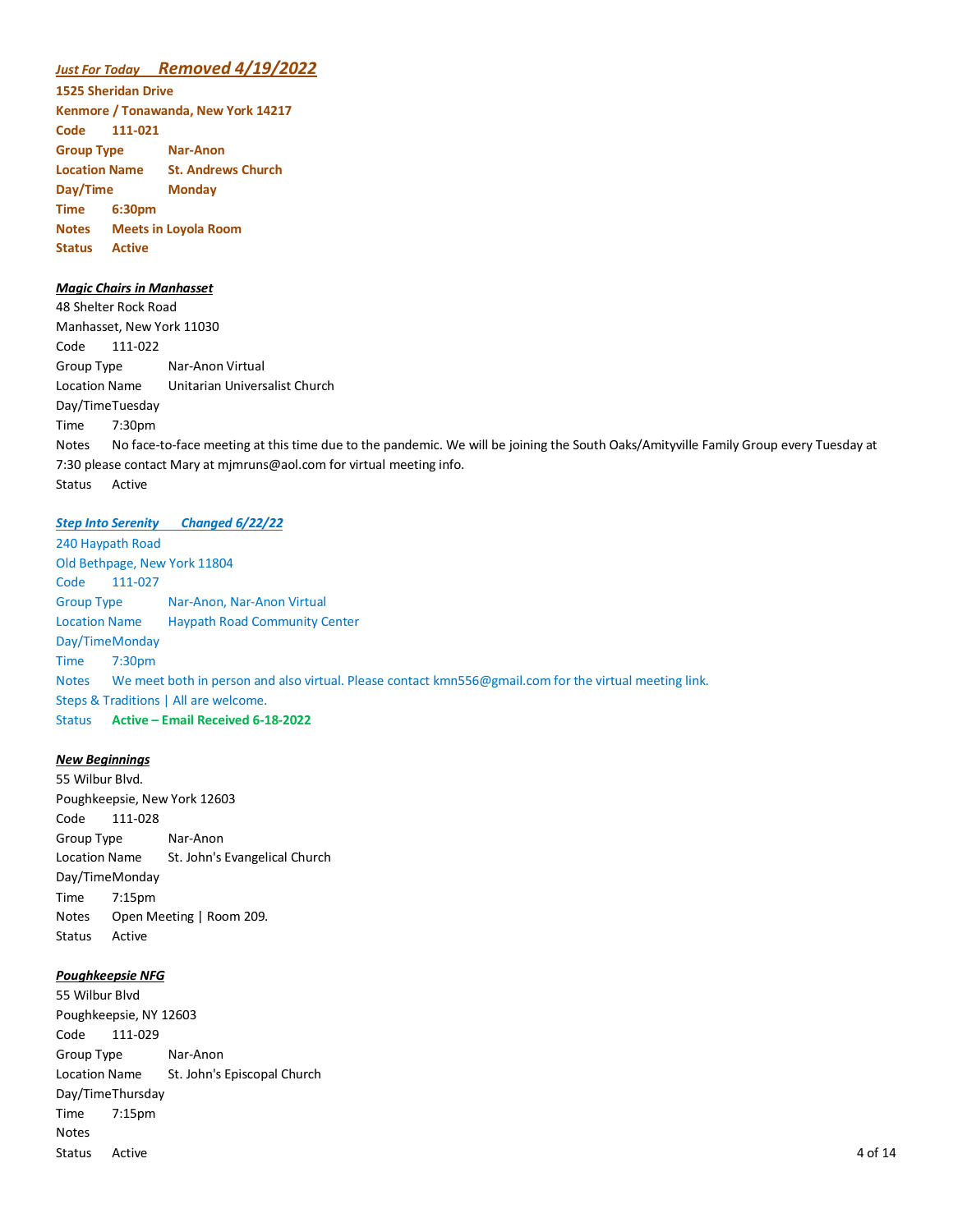*If Nothing Changes Changed 8-29-21* 2653 Nichols St. Spencerport, New York 14559 Code 111-030 Group Type Nar-Anon Location Name Spencerport Wesleyan Church Day/TimeTuesday Time 6:30pm Notes Resuming Face to face meeting effective June 18th,2021. Status Active

# *You're Not Alone*

1600 Mt Hope Ave Rochester, New York 14620 Code 111-033 Group Type Nar-Anon Virtual Location Name Saint Anne Church Day/TimeThursday Time 7:00pm Notes No face-to-face meeting at this time due to the pandemic. Please contact JOHN @ jhamilton46@hotmail.com for virtual meeting info. Status **Active – Email Received 6-18-2022**

#### *Keep Coming Back Changes 9-09-21*

990 Manitou Rd Hilton, NY 14468 Code 111-034 Group Type Nar-Anon Location Name First Bible Baptist Church Day/TimeSaturday Time 8:30am **Notes** Status Active

#### *Serenity in Setauket*

5 Caroline Avenue Setauket, New York 11733 Code 111-035 Group Type Nar-Anon Location Name Setauket Presbyterian Church Day/TimeWednesday Time 7:30pm Notes Status Active

# *Suffolk Connection*

175 East Main Street Smithtown, New York 11787 Code 111-036 Group Type Nar-Anon Location Name First Presbyterian Church Day/TimeTuesday Time 7:30pm Notes Meets on 2nd floor | **In Person & Virtual HYBRID** *"reported by Suffolk/Nassau area 6/17/2022"* **(WSO's Database not Changed 6-22-22) – email received**

Newcomer's Welcome from 7:00-7:20pm every week before regular meeting, every Tuesday, beginning in March. Beginner's are welcome at all meetings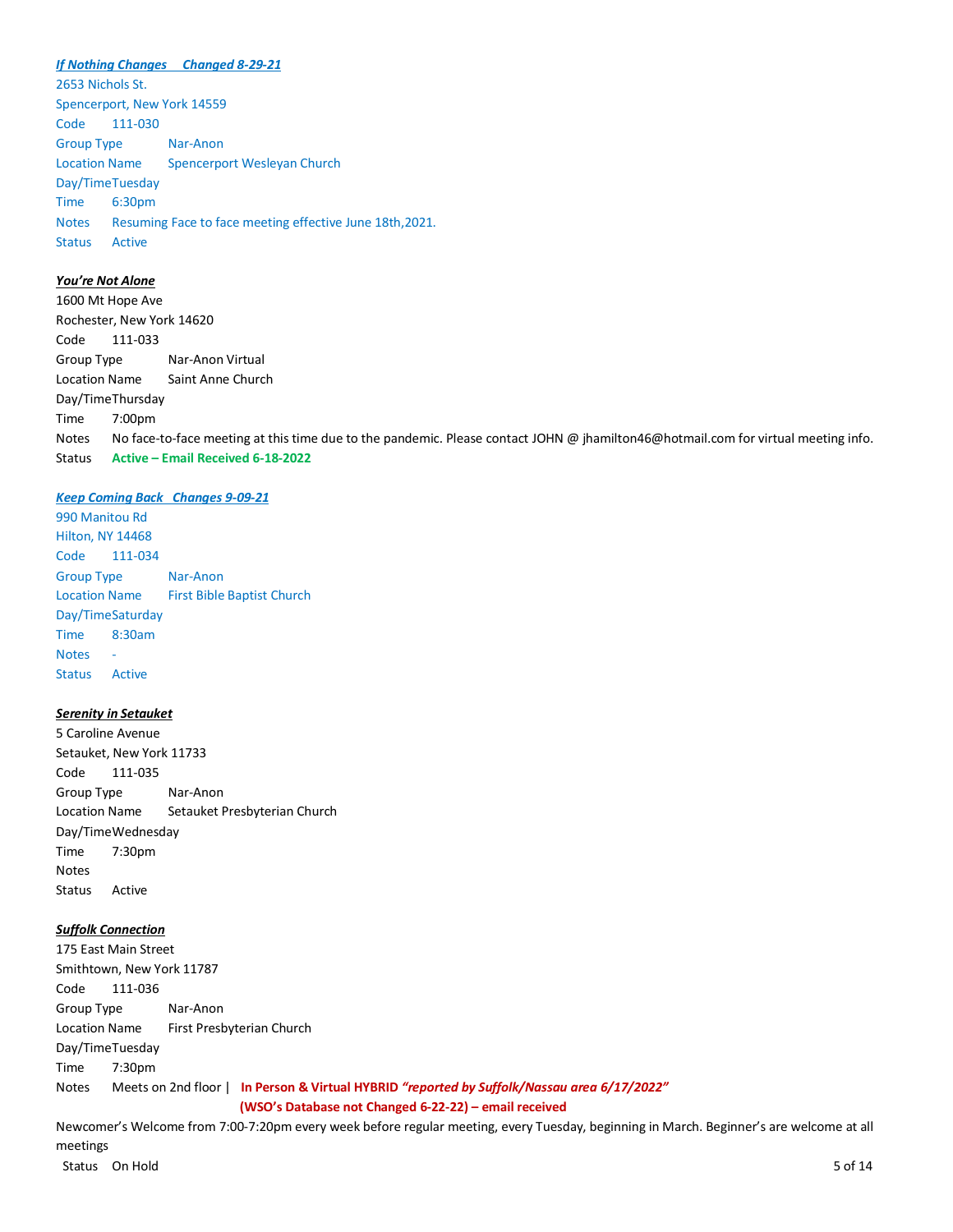#### *Travel to Peace*

136 Midland Avenue Staten Island, New York 10306 Code 111-037 Group Type Nar-Anon Location Name St. Christopher's Meeting Hall Day/TimeTuesday Time 8:00pm Notes - Status On Hold

# *New Hope*

375 Seguine Avenue Staten Island, New York 10309 Code 111-038 Group Type Nar-Anon Location Name University Hospital South Day/TimeWednesday Time 7:00pm Notes Meets in Main Lobby Board Room Status On Hold

#### *Saturday Serenity*

366 Watchogue Road Staten Island, New York 10314 Code 111-039 Group Type Nar-Anon Location Name Holy Family Church Day/TimeSaturday Time 10:00am Notes In the church basement (entrance between Rectory & Church) Status Active

#### *Amityville NFG*

400 Sunrise Hwy Amityville, New York 11701 Code 111-040 Group Type Nar-Anon Location Name South Oaks Hospital Day/TimeTuesday Time 7:30pm Notes We meet in Auditorium - Front Room. 7:15PM Beginner, 7:30PM Regular Mtg. | 1st Tuesday, Step Mtg. | 2nd, 3rd, & 5th Tuesday, Topic Mtg. | 4th Tuesday, Speaker, Open | BEGINNERS ARE WELCOME AT ALL MEETINGS. Status On Hold

*New Light Changes 1/2/2022* 1082 Edison Avenue Throgs Neck, New York 10465 Code 111-041 Group Type Nar-Anon Virtual Location Name St. Benedicts Church Day/TimeWednesday Time 7:00-8:15pm Notes No face to face meeting at this time due to the pandemic. We only meet virtually. Please contact Mexirican0975@gmail.com for virtual meeting info. Status Active 6 of 14 and 20 of 24 and 20 of 24 and 20 of 24 and 20 of 24 and 20 of 24 and 20 of 24 and 20 of 24 and 20 of 24 and 20 of 24 and 20 of 24 and 20 of 24 and 20 of 24 and 20 of 24 and 20 of 24 and 20 of 24 and 2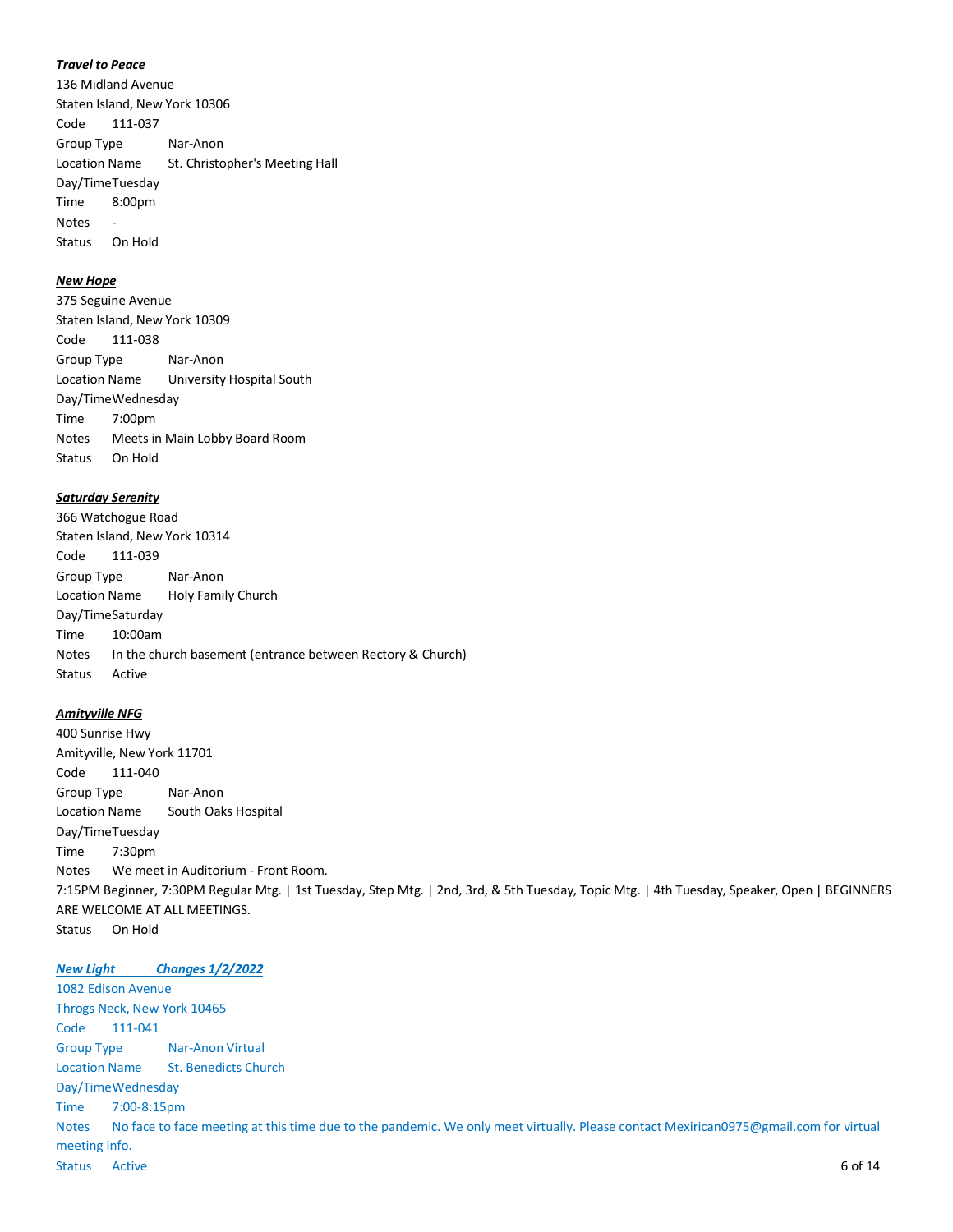#### *New Beginnings*

239 West 49th Street New York, New York 10019 Code 111-042 Group Type Nar-Anon Virtual Location Name St. Malachy's Church Day/TimeTuesday Time 6:15pm Notes No face to face meeting at this time due to the pandemic. Please contact nycnaranon@gmail.com for virtual meeting info. Status Active

## *Saturday Night Survivors*

32 Massatoa Rd. Yonkers, New York 10710 Code 111-043 Group Type Nar-Anon Location Name St. Eugene Rectory Day/TimeSaturday Time 7:00-8:15pm Notes Open Meeting | Turn off Central Park Ave. Cir. Seneca & Massatoa Rd. Status On Hold

#### *Rays of Hope Changed 2-4-22*

1030 Jackson Road Webster, NY 14580 Code 111-045 Group Type Nar-Anon Location Name Northeast Quadrant Building Day/Time Wednesday Time 5:30pm Notes Meeting room Status Active

*19-12 149th Street 154 - 24 26th Avenue Whitestone, New York 11357 Flushing, New York 11354 Code 111-046 111-046 Group Type Nar-Anon Nar-Anon* **Location Name Veterans of Foreign Wars St. Mels Catholic Academy** *Day/TimeThursday Tuesday Time 7:30pm 7:30 - 9:00 pm Status On Hold*

# *Just For Today Changed 1-18-22*

*100 Underhill Street Yonkers, NY 10710 Code 111-047 Group Type Nar-Anon Location Name St. John's Episcopal Church Day/TimeTuesday Time 7:30 PM Notes Face mask requirements, and we will practice social distancing. Park in the lot next to the church. Meeting at The Butler Nursery School (red door) Status* **Active – Email Received 6-18-2022**

# *Never Alone Address changed to -----------*→ *Never Alone Notes ""Reported by NY Region 6/22"" Not changed on (WSO Data Base 6-22-22)*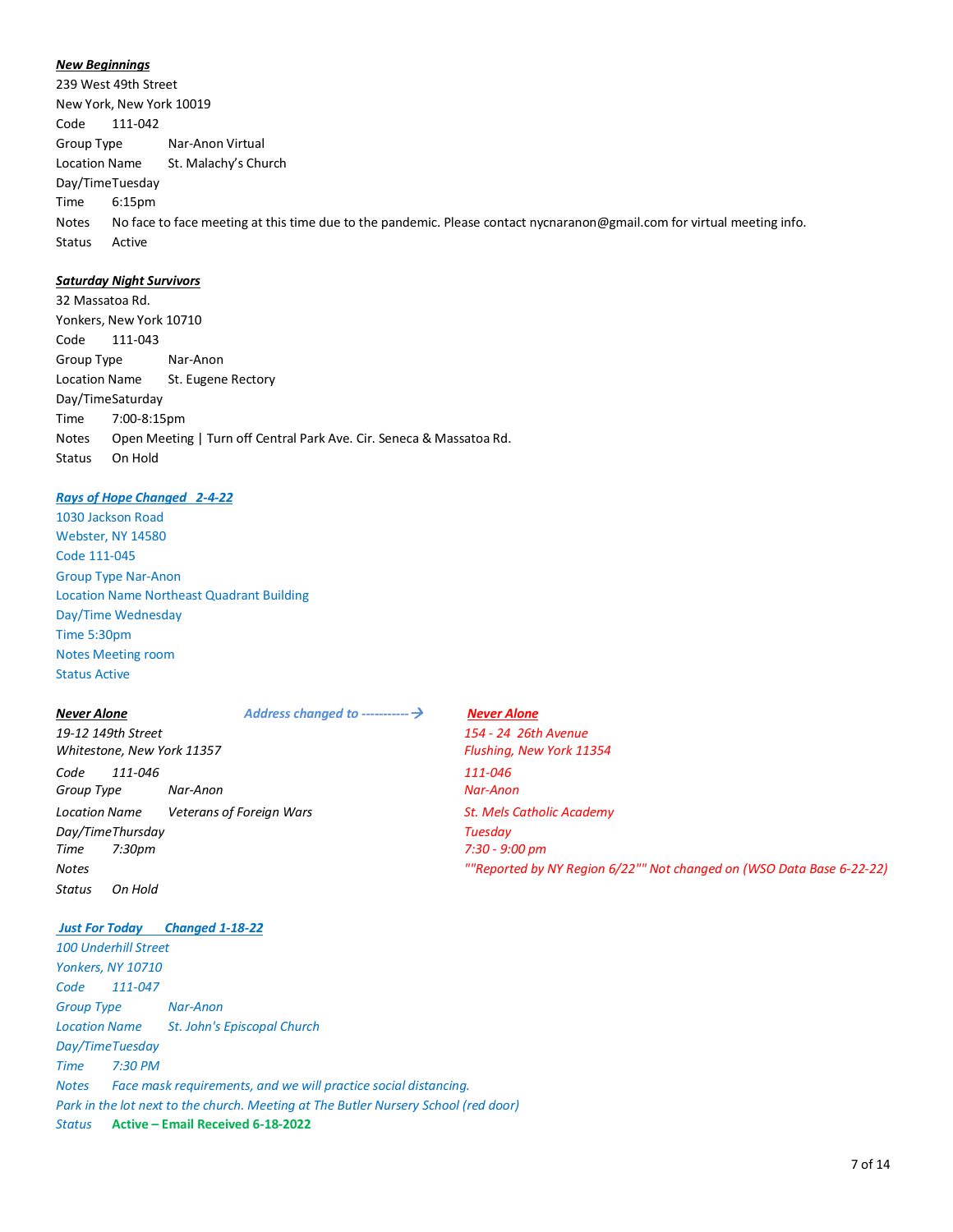#### *Finger Lakes Nar-Anon*

166 Main Street Penn Yan, New York 14527 Code 111-050 Group Type Nar-Anon Location Name Penn Yan United Methodist Church Day/TimeThursday Time 7:00pm Notes Status Active

# *Steps To Hope*

144 Main Street South Glens Falls, New York 12803 Code 111-053 Group Type Nar-Anon Location Name The Moreau Community Center Day/TimeWednesday Time 7:00pm Notes Status Active

#### *Hope For Life*

556 East Second St. Jamestown, New York 14701 Code 111-056 Group Type Nar-Anon Location Name Immanuel Lutheran Church Day/TimeTuesday Time 7:00pm Notes Status Active

#### *Soul Searchers*

126 S. Terry Road Syracuse, NY 13219 Code 111-057 Group Type Nar-Anon, Nar-Anon Virtual Location Name Robinson Memorial Church Day/TimeMonday Time 7:00pm Notes In Person & Virtual *""Reported by NY Region 6/22"" (Not changed on WSO Data Base 6-22-22)* Status Active

#### *Courage to Change*

25 Smith St. Nanuet, NY 10954 Code 111-058 Group Type Nar-Anon Virtual Location Name Nanuet Pavillion Day/TimeWednesday Time 7:45pm Notes No face-to-face meeting at this time due to the pandemic. Please contact 329-479-1946 for virtual meeting information. Status Active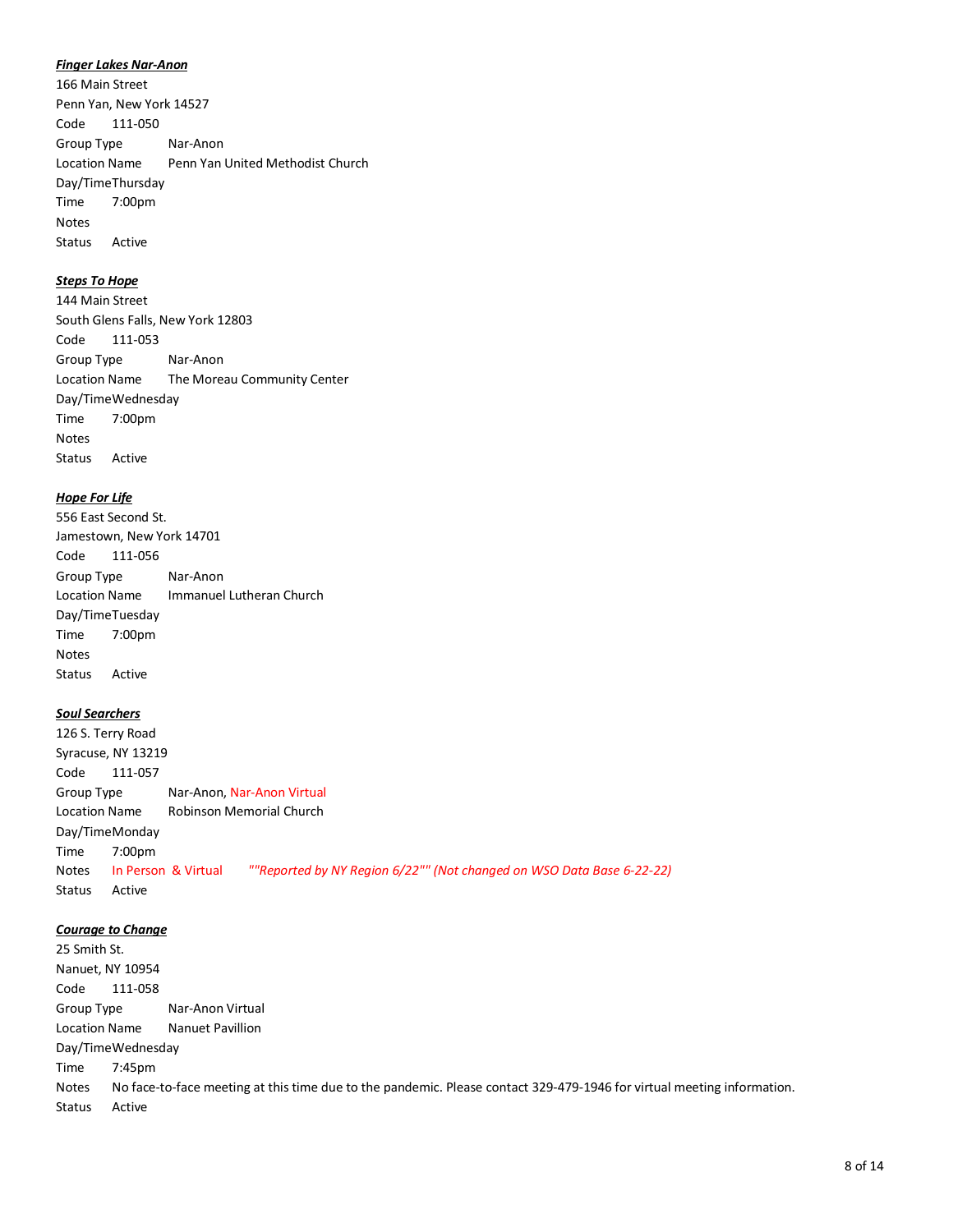#### *Journey of Hope*

40 McBride Rd. Mechanicville, NY 12118 Code 111-060 Group Type Nar-Anon Location Name St. Luke's On The Hill Day/TimeThursday Time 7:00pm Notes Status Active

# *Strength and Recovery Together Removed 2-17-2022*

17 Park Row Chatham, NY 12037 Code 111-063 Group Type Nar-Anon Location Name Crellin Morris Memorial Bldg. Day/TimeWednesday Time 7:00pm Status Active

#### *Narateen Hicksville*

95 Stewart Avenue 3rd Floor Hicksville, NY 11801 Code 111-064 Group Type Narateen Location Name Parkway Community Church Day/TimeThursdays Time 8:00pm Notes Status On Hold

# *Peace-Seekers*

350 Bank St. Community Room- Lower Level Batavia, NY 14020 Code 111-066 Group Type Nar-Anon Location Name Northgate Free Methodist Church South Day/TimeMonday Time 6:30-7:45pm Notes Status Active

### *Hopeful Hearts*

4112 E Genesee St. Dewitt, NY 13224 Code 111-067 Group Type Nar-Anon Virtual Location Name Holy Cross Church Day/TimeWednesday Time 7:00pm Notes No face to face meeting at this time due to the pandemic. Please contact Crust1015@gmail.com for virtual meeting info. Status Active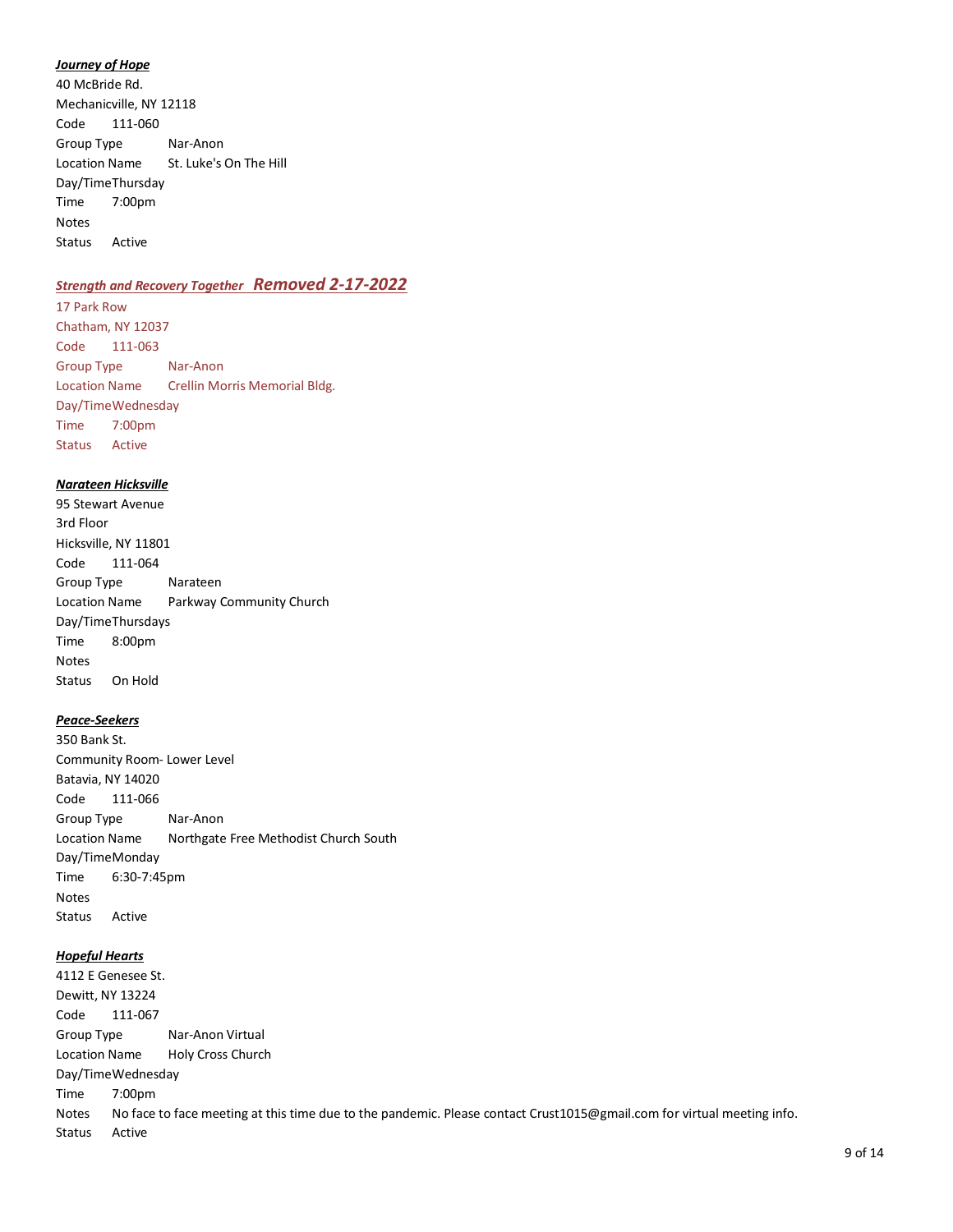#### *Ticonderoga New Beginnings*

173 Lord Howe St. Ticonderoga, NY 12883 Code 111-069 Group Type Nar-Anon Location Name The Drug Prevention Center Day/TimeMonday Time 6:00pm Notes We do not meet on holidays. Status On Hold

# *Miracles On Mondays Changed 6/22/2022*

185 South Country Road Bellport, NY 11713 Code 111-072 Group Type Nar-Anon Virtual Location Name Bellport United Methodist Church Day/TimeMonday Time 7:30-9:00pm Notes We meet virtually every week. Please contact saleswizard1270@gmail.com for the virtual meeting link. Status **Active – Email Received 6-18-2022**

#### *You're Worth it Changed 3-12-22*

11 East Gibson Canandaigua, NY 14424 Code 111-073 Group Type Nar-Anon Virtual Location Name United Presbyterian Church Day/TimeMonday Time 7:00pm Notes No face-to-face meeting at this time due to the pandemic. For virtual meeting information please contact kkuzia@rochester.rr.com or (585) 746-6701, but please leave a message if I don't recognize the caller's number, I don't answer. You can also contact naranoncanandaigua@gmail.com for more info. Status **Active – Email Received 6-18-2022**

#### *Saturday Morning Courage to Change Changed 7-17-21*

*720 Merrick Avenue North Merrick, New York 11566 Code 111-076 Group Type Nar-Anon Virtual Location Name Roman Catholic Church of the Sacred Heart Day/TimeSaturday Time 9:30-11:30am Notes No face-to-face meeting at this time due to the pandemic. Please contact Jennifer jmilonetock@gmail.com for virtual meeting info. Status Active*

# *Courage For Change*

*327 Pine St. South Dayton, NY 14138 Code 111-078 Group Type Nar-Anon Location Name Free Methodist Church Day/TimeThursday Time 7:00pm Notes Status Active*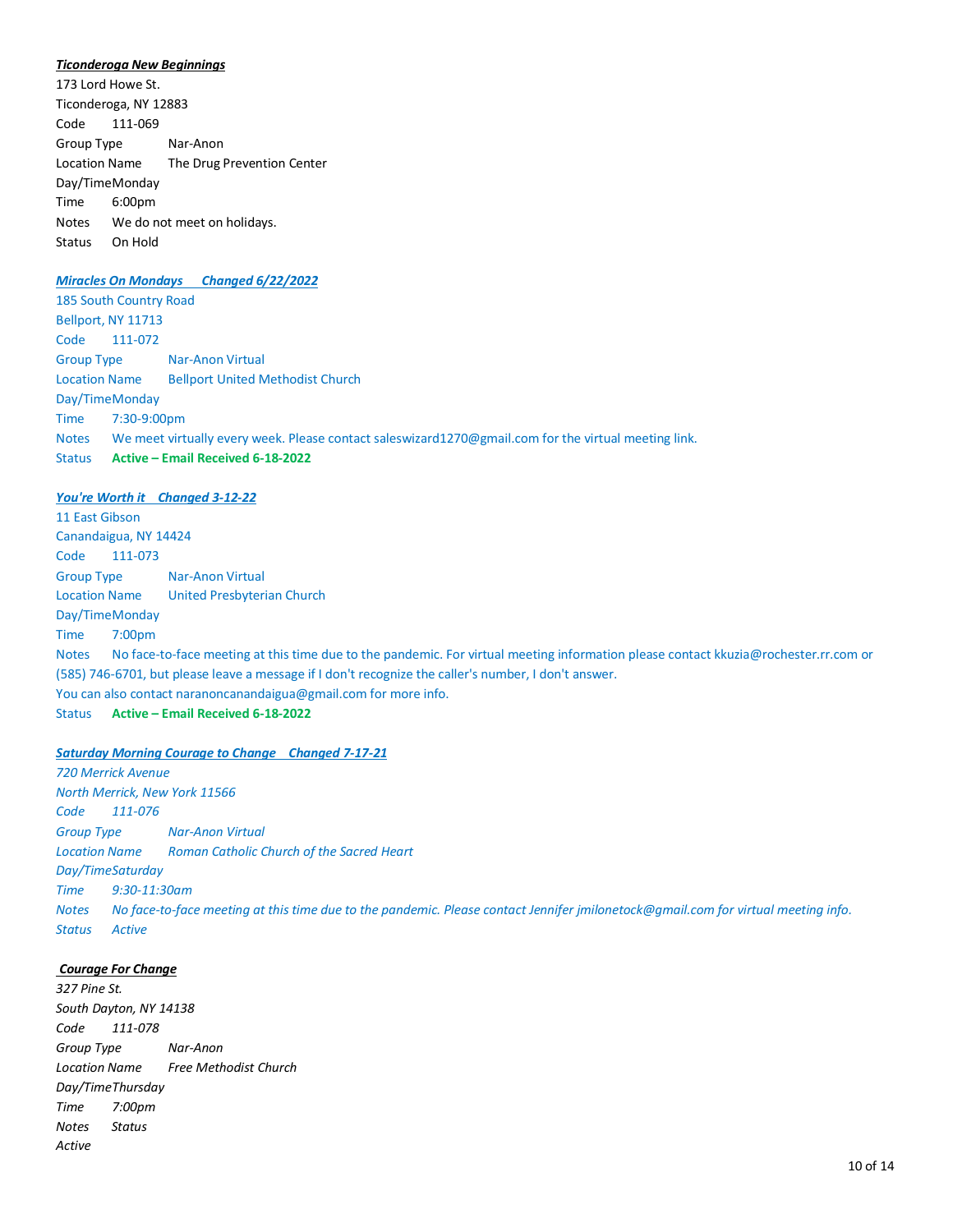#### *The Equality Group*

1676 Sunset Ave. Utica, New York 13502 Code 111-079 Group Type Nar-Anon Location Name Faxton Hospital - Clinic Day/TimeSaturday Time 5:00-6:30pm Notes We meetin in the Weaver Room. Status Active

## *Nar-anon - Allegany County Naranon Chapter A.C.N.C.*

155 North Main St. Wellsville, New York 14813 Code 111-080 Group Type Nar-Anon Location Name David Howe Public Library Day/Time6:00pm Time Tuesday Notes Status Active

# *Strength, Hope & Courage REMOVE 5-3-22*

1324 Motor Parkway Hauppauge, New York 11749 Code 111-081 Group Type Nar-Anon Location Name Thrive Recovery Community & Outreach Center Day/TimeWednesday Time 7:00pm Notes We meet in Suite 102. | 1st Wednesday: Beginner|2nd Wednesday: Just For Today|3rd Wednesday: Topsicle|4th Wednesday: Step/Tradition| If 5th Wednesday: Speakers Status Active

#### *When in doubt do nothing*

1290 Titus Avenue Rochester, New York 14617 Code 111-082 Group Type Nar-Anon Location Name Irondequoit Public Library Day/TimeTuesday Time 6:30pm Notes Room # assigned weekly, check at the desk. Status Active

# *Healing Springs Family Group*

175 5th Avenue Saratoga Springs, New York 12866 Code 111-084 Group Type Nar-Anon Location Name United Methodist Church Day/TimeTuesday Time 7:00pm Notes Status Active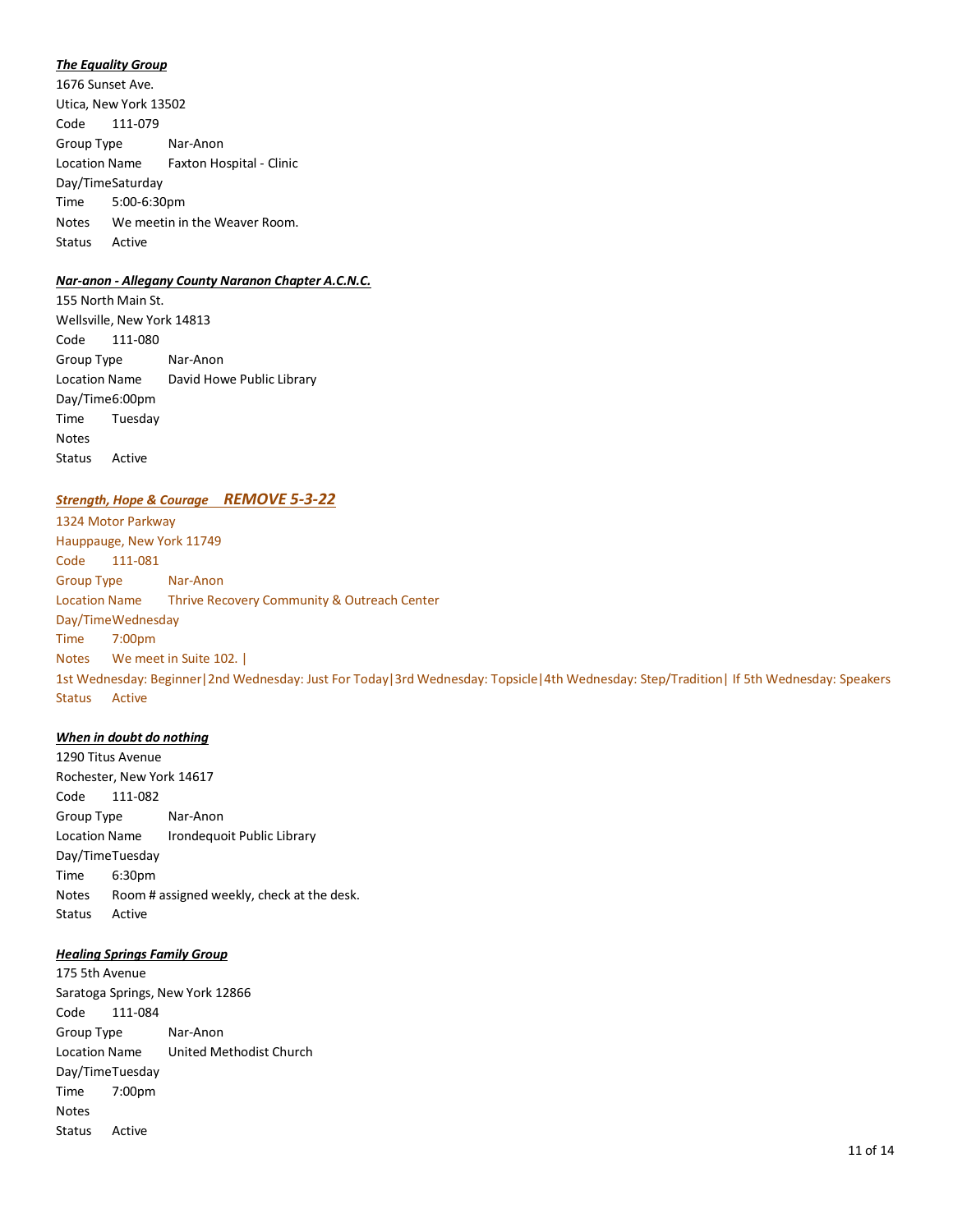#### *Olean, NY Nar-Anon*

406 W State St. Olean, New York 14760 Code 111-085 Group Type Nar-Anon Location Name Harvest Field Ministries Day/TimeFriday Time 7:00-8:30pm Notes We meet on the 1st and 3rd Fridays of each month. Status On Hold

# *NNY Nar-Anon*

241 State Street Watertown, New York 13601 Code 111-086 Group Type Nar-Anon Location Name Anchor Recovery Center of NNY Day/TimeTuesday Time 5:00pm Notes Status Active

#### *Our Own Recovery*

148 Co Rd 23 Harrisville, New York 13648 Code 111-088 Group Type Nar-Anon Location Name Pitcairn Wesleyan Church Day/TimeSunday Time 5:00pm Notes Status Active

#### *Serenity In Numbers Changed 3-25-2022*

2 Milo Street Hudson, NY 12534 Code 111-090 Group Type Nar-Anon, Nar-Anon Virtual Location Name Day/TimeMonday Time 7:00 pm Notes We meet both in Person and also virtual. Please contact hudson.ny.naranon@gmail.com for virtual meeting info. Status **Active – Email Received 6-18-2022**

#### *Seeking Serenity Changed 12-02-21*

70 Scofield Street Walden, New York 12586 Code 111-092 Group Type Nar-Anon Location Name First Reformed Church Day/TimeWednesday Time 7:30pm Notes No Meeting on Jan. 5<sup>th</sup>, 2022. There will be no meeting on the last Wednesday of every month Entrance on Church Street. Status Active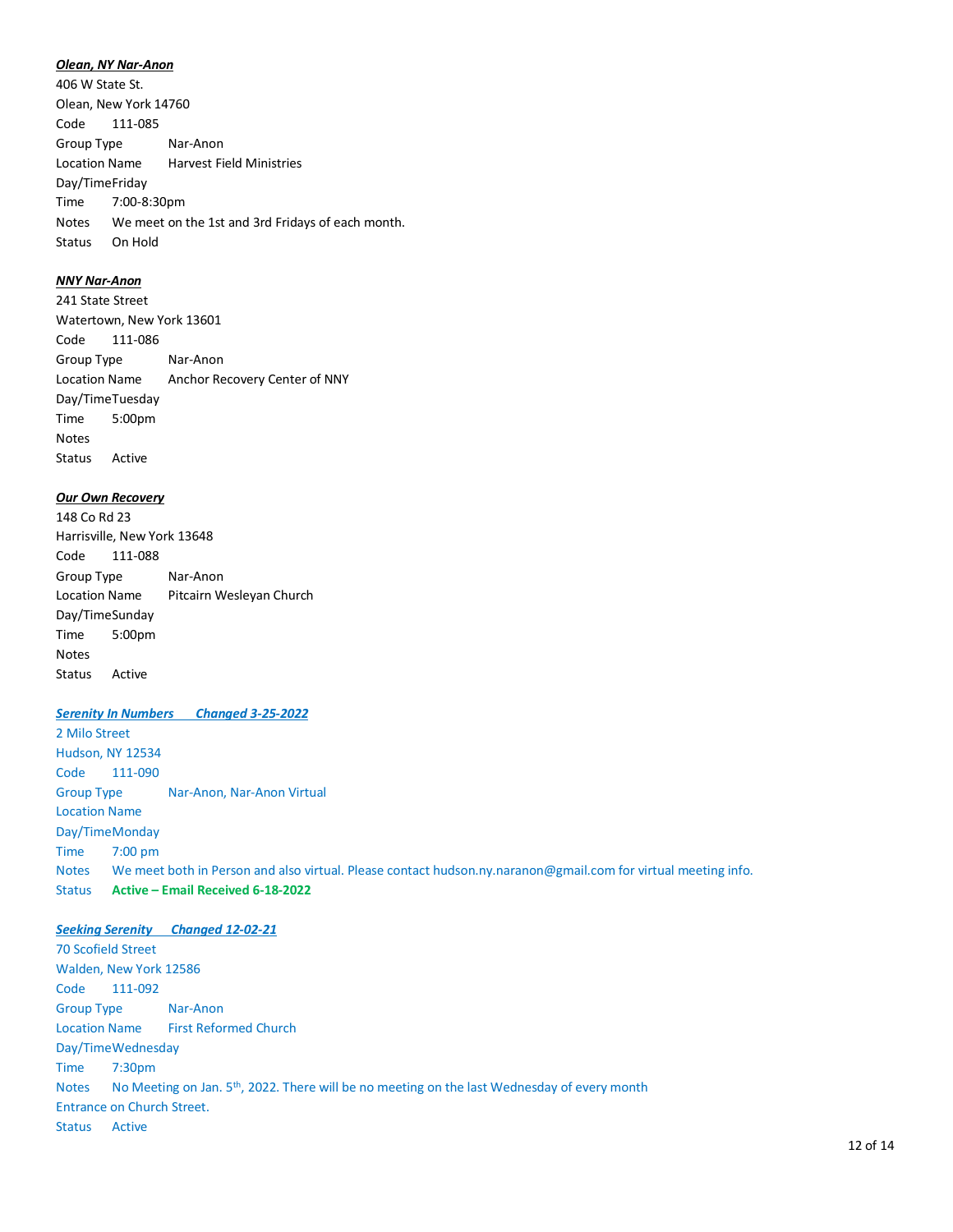#### *Healing Starts Here*

340 Prospect Street Binghamton, New York 13905 Code 111-094 Group Type Nar-Anon Location Name Voices Recovery Center Day/TimeSaturday Time 1:00pm Notes Status On Hold

# *Listen, Love and Learn*

1400 Lehigh Station Road Henrietta, New York 14450 Code 111-095 Group Type Nar-Anon Location Name United Church of Christ Day/TimeMonday Time 6:00pm Notes Status Active

#### *Steps of Hope*

125 High Rock Ave Saratoga Springs, New York 12866 Code 111-096 Group Type Nar-Anon Location Name Healing Springs Day/TimeSaturday Time 10:00am Notes Suite 105 Status Active

#### *Miracles On Maujer*

195 Maujer St. Williamsburg, New York 11206 Code 111-097 Group Type Nar-Anon Virtual Location Name Lutheran Church of St. John, The Evangelist Church Day/TimeThursday Time 7:30pm Notes No face-to-face meeting at this time due to the pandemic. Please contact Shirley at swirlyme@hotmail.com for virtual meeting info. OPEN Meeting 1st Thursday of Month - Step/Tradition Study|2nd & 4th Thursdays – Beginners|3rd Thursday of Month - Topic/Business Status Active

#### *Nabe Nar-Anon*

350 East Fifth Street Elmira, New York 14901 Code 111-099 Group Type Nar-Anon Location Name Ernie Davis Community Center / The NABE Day/TimeTuesday Time 7:00pm Notes Status Active